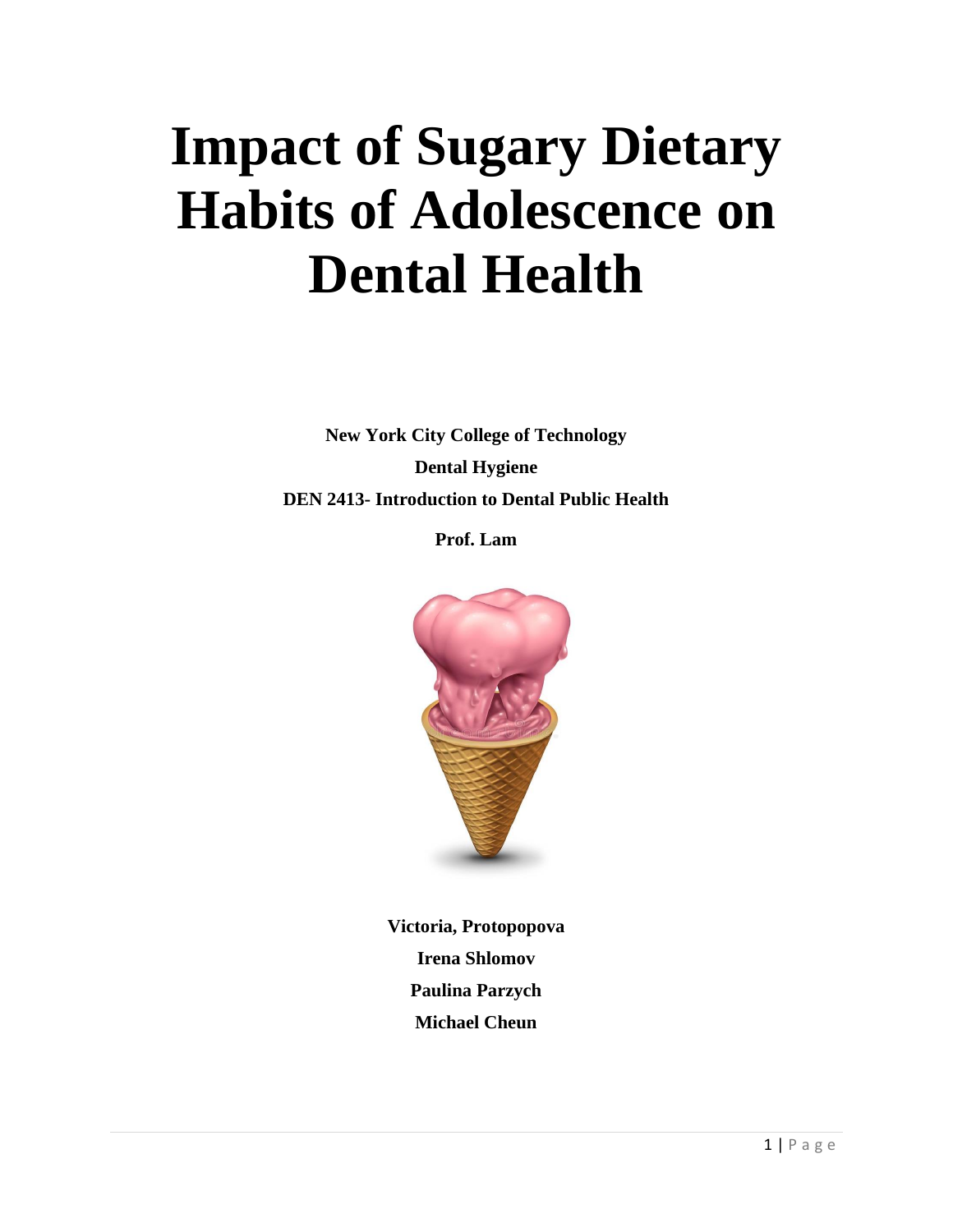## **Table of Contents:**

| I.   |  |
|------|--|
| П.   |  |
| Ш.   |  |
| IV.  |  |
| V.   |  |
| VI.  |  |
| VII. |  |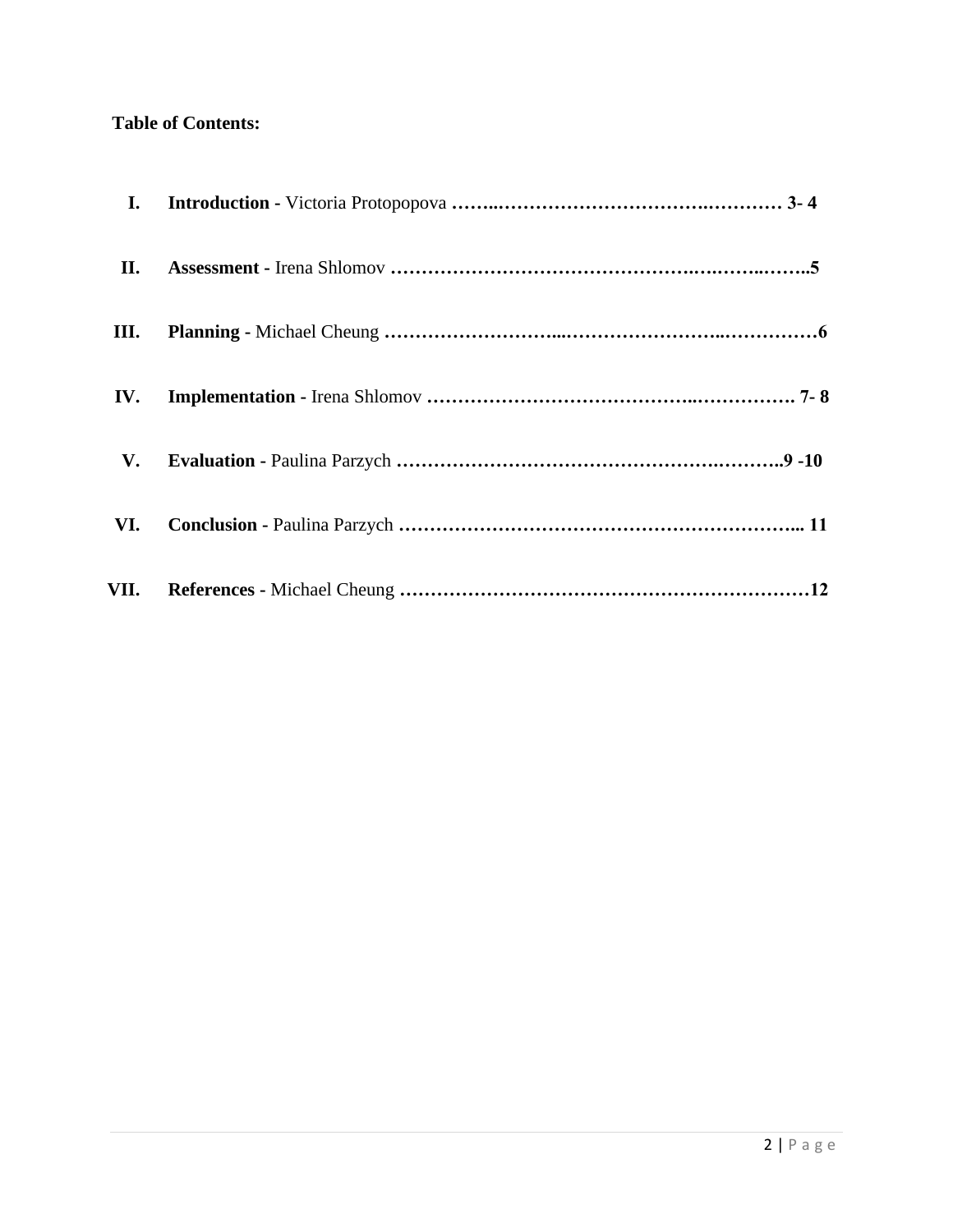#### **Introduction**

Oral hygiene and nutrition are significant factors to implement throughout all stages of life. Age should not prevent an individual from learning the proper techniques and nutritional habits to achieve good oral health for a lifetime. Our service-learning project was aimed to target individuals at a young age who would benefit from nutritional guidance.

As authors M.A Peres, A. Sheiham and others have pointed out in their research report *Sugar Consumption and Changes in Dental Caries from Childhood to Adolescence*, "that there is a change in behavior from early childhood to adolescence being more independent in selecting their foods and drinks." Since early childhood dietary habits are fully controlled by caregivers, it has been proven that there are lower incidents of dental caries development. While individuals between the ages of 15 to 18 choose a more sugary diet such as ". . . cake, chips/snacks, cookies, ice cream or popsicle, sugar, candies, chocolate in powder or chocolate bars, pudding, non-diet soda, natural fruit juice, and processed fruit juice.:", they have much higher incidents of developing dental cavities. The authors aimed to assess ". . . the progression and dynamic growth of dental caries in the permanent dentition from 6 to 18 years of age. "

As mentioned in the article, *Dental Caries Level and Sugar Consumption in 12-Year-Old Children from Poland,* many studies have provided evidence for the role of sugar consumption in the development of dental caries. It has been noted that sugary dietary habits cause the development of dental caries worldwide. It is essential to provide and incorporate.

"… education in oral health and motivation to a change a lifestyle . . ." in patient care. In fact, not the dietary implications affect periodontal disease as well. Thus, nutritional guidance plays a vital role at all stages of life.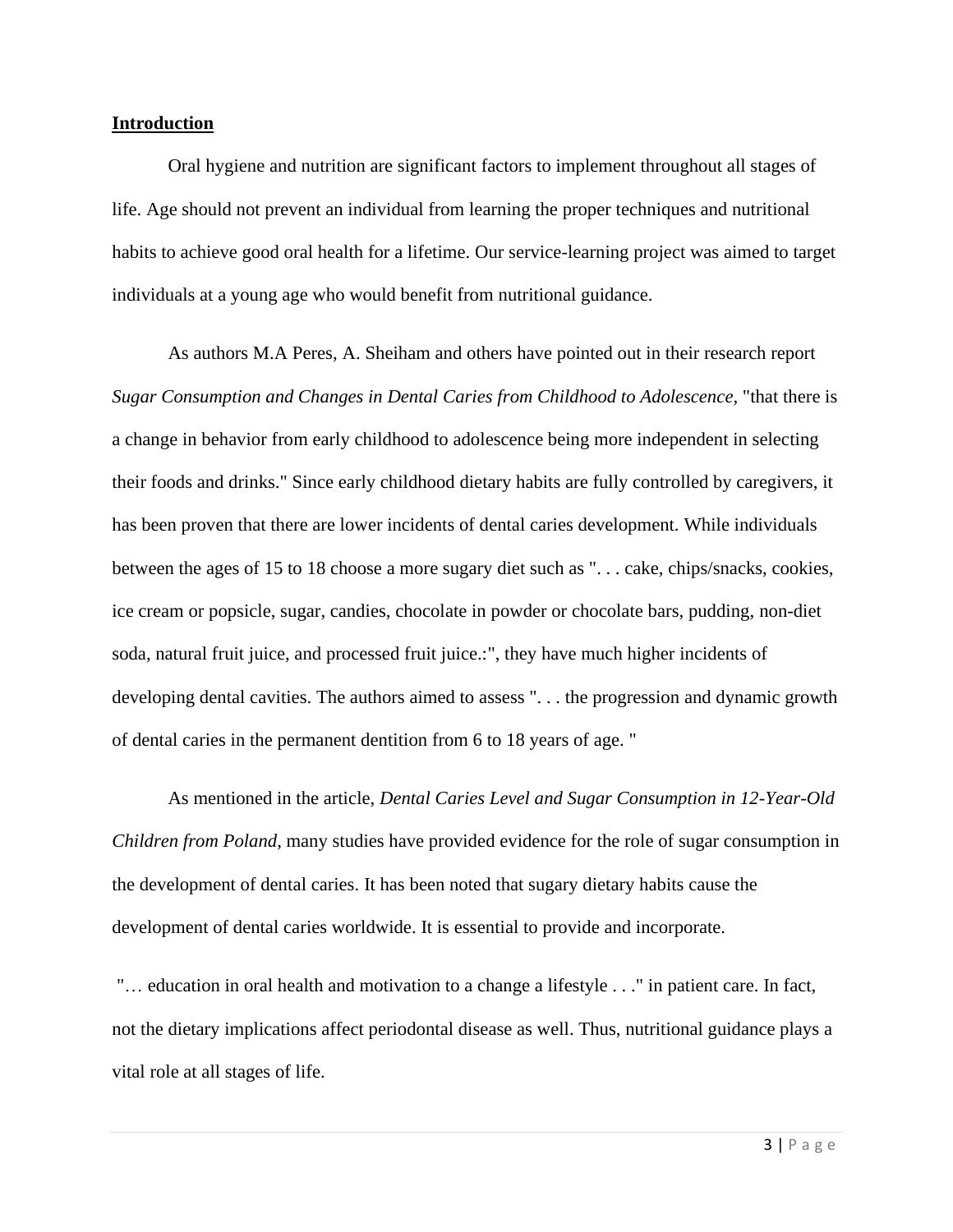Moreover, caries are ". . . one of the most prevalent disease worldwide." A study that carried out involved school children between 12- and 15-year-old: pointed out despite caries ". . . being largely preventable, the disease remains a major public health problem. To decrease the development of caries, dental professionals should educate their patients on proper dental techniques as well as nutritional habits. Because it has been shown that ". . . toothbrushing frequency of more than once a day displayed lower caries level than individuals who reported a lower frequency, developing good dental habits from the early stages of life is a fundamental rule to optimal oral health from childhood to adulthood.

In addition to combating the barriers to teaching oral hygiene instructions to children, we, as healthcare providers, need to understand the importance of nutrition fully. As dental hygiene students, we are taught to expect bad oral hygiene and nutritional habits from children. It is very clear from our seminar lectures that children and adolescence are more prone to oral health issues when their oral hygiene and eating habits are poor. To achieve optimal oral health in all our patients, nutritional guidance is a must in dental hygiene care.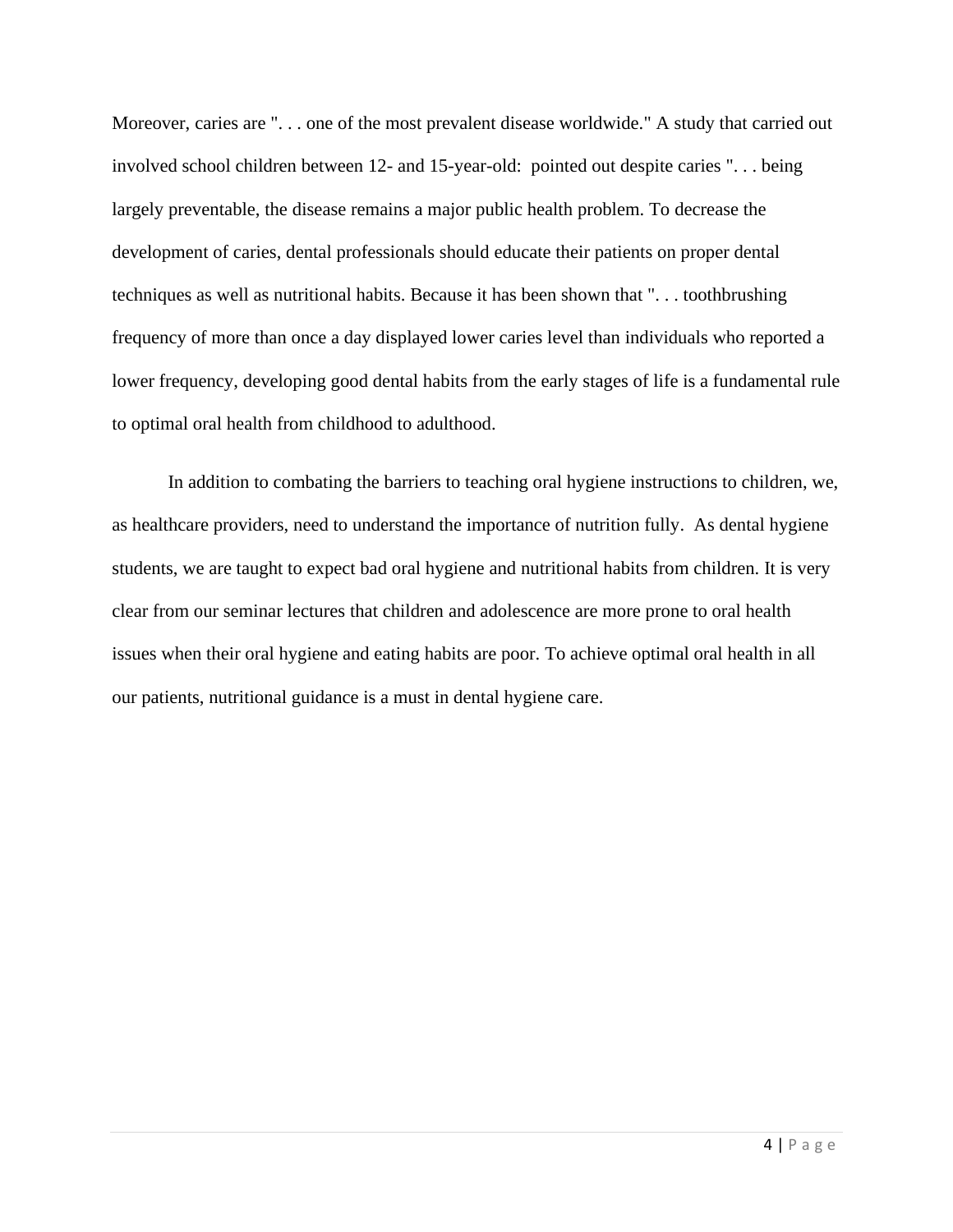#### **Assessment**

This Service-Learning Field project's target population are students between the ages of 13 to 18 years old from an after-school program at Pixel Academy, located in Pacific Street, Brooklyn, NY 11201. The population group included 30 students, which consisted of 15 girls and 15 boys.

Daily brushing of teeth is not a guarantee against tooth decay. The type of food and drinks the students are consuming can affect dental health and tooth decay development. Adolescences are lack adequate knowledge of self-care with oral hygiene and usually make poor nutritional choices.

We conducted our assessment by interviewing the principal, Mr. Tony, about their oral health and nutritional intake conditions. This would show us the level of the student's knowledge about their oral hygiene and food intake. Moreover, based on Mr. Tony's information, the socioeconomic status of these students was revealed as mostly from low-income families. That can increase the risk of developing caries due to a lack of access to high-quality dental care. According to Mr. Tony, the students do not have a program about oral health care and increased tooth pain-related students' dismissals from the classes were noted. The standard school lunches include a sugary drink and highly carbohydrate snacks. As oral health care educators, we are aware that sugary food can become a feeding ground for biofilm development. After a conversation with the principal, we concluded that a significant lack of oral hygiene and sugar intake education is present, which required our intervention. This learning project's main purpose was to educate and improve students' knowledge about self-oral care, the impact of sugar on the teeth with expectations to help them achieve the correct oral hygiene and healthy dietary habits and maintain them in adulthood.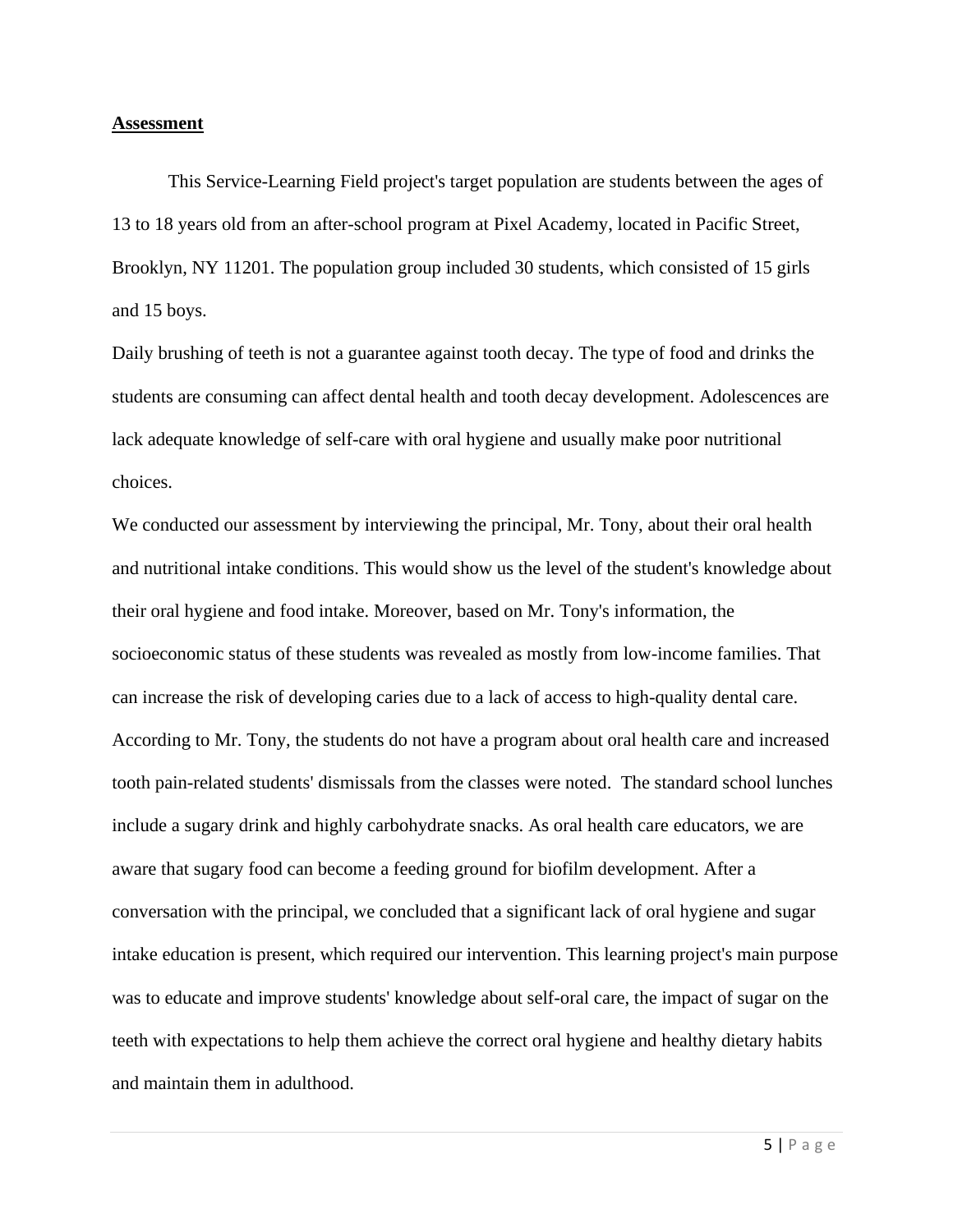#### **Planning**

After an interview with the principal and collecting the needed data, we were able to create a presentation with the most beneficial content for the students. The participants (adolescents) will be educated on how to minimize sugar-induced oral diseases while maintaining a healthy diet and showing the effect of sugary foods on the oral cavity. During the presentation, "tell-show-do," the communication technique will be integrated within the presentation to educate the participants. Different topics will be separated into 3 to 5 minutes segments to control this presentation's time efficiently. The following topics will be presented during the presentation: introduction of moderators, general talk about the oral cavity, appearance of a healthy/ unhealthy mouth, choosing the proper foods/drinks, induced carious lesions and erosion on teeth, how does sugar perform in the mouth, how to prevent sugarinduced caries and Q&A segment. During each 3 to a 5-minute segment of the above topics, PowerPoint slides, pictures, dental-related props, and interactives activities will enhance the learning experience easier and assimilate the provided information. At the end of the presentation, dental souvenirs will be given to the participants to practice OHI at home. Before and after the presentation of this project, the study group will be asked to take a quiz, which would allow us to verify any change in their knowledge from the objectives presented to them. Our goal is to increase their understanding of the oral cavity structure basics, caries formation, and oral hygiene care by at least 20 %.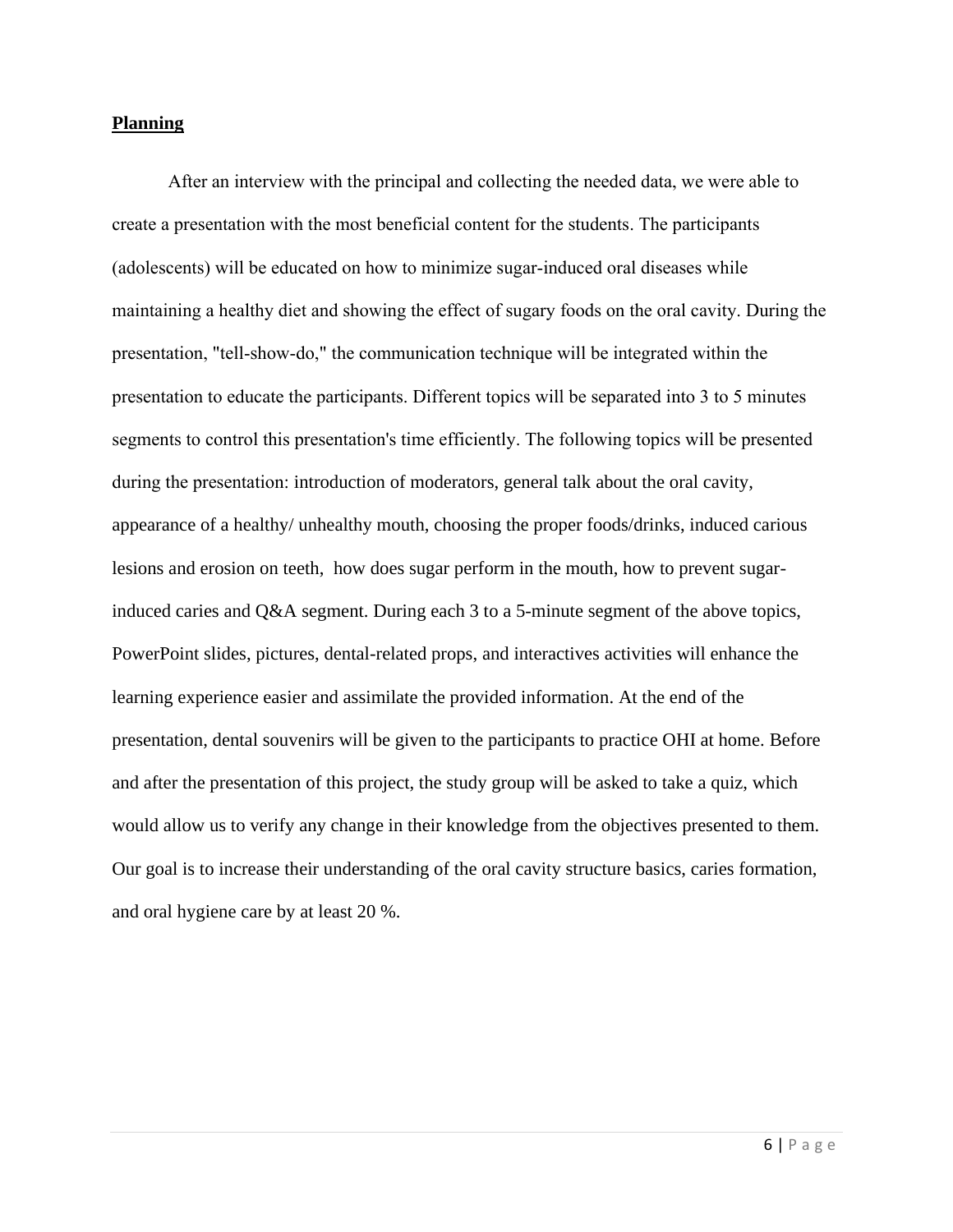#### **Implementation**

After the students were placed in the class, we gave them a pre-evaluation questionnaire to collect preliminary information about sugar impact on teeth and Oral hygiene instructions. We introduced ourselves to the students and explained our role as dental hygienists to develop a personal relationship. It was crucial to make a positive and comfortable environment with the students as it would alleviate the potential discomfort. We presented PowerPoint slides that visually showed the main oral cavity structures. We questioned an audience about any additional structures they would like to mention or ask for. Their function was briefly explained to the students. Another activity we provided for the students was a brief explanation of how a healthylooking mouth is supposed to look and entertain the audience by guessing which picture on PowerPoint presents the teeth' healthy versus unhealthy appearance.

Additionally, we used the analogical method of comparison healthy food versus cariogenic food. We helped the students to make healthy food choices. We asked the students do they ever read what is the amount of sugar in their favorite drinks. After achieving the majority's attention, we presented the board of most common sweetened beverages with attached sugar cubes representing the actual amount of sugar per bottle/can. Additional explanation of good drinking choices and possible substitution of them was given to students. This activity aimed to make students aware that healthy food choices need to go along with healthy drink choices. To increase the awareness among the participants, we wanted to show them some possible consequences of not maintaining low- sugar diet and oral hygiene. We presented the pictures with moderate to severe decay cases, gingivitis, and the teeth' unpleasant appearance affected with erosion. Additionally, we played a video from PowerPoint about sugar metabolism and its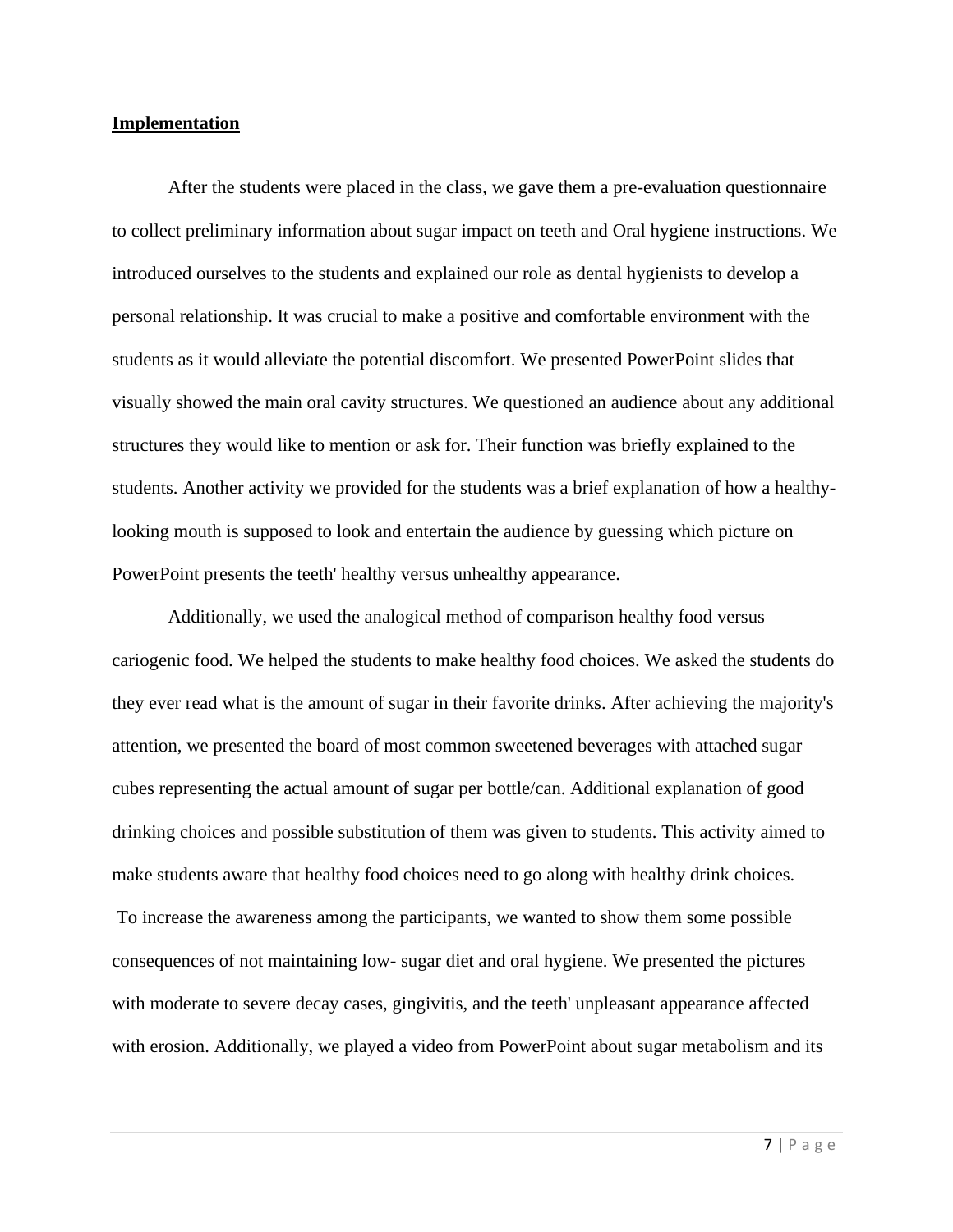effect on the teeth to help students visualize this process. Afterward, we received expected questions about the proper oral hygiene instruction to prevent decay development. Moderators divided students into three equal groups, presented the correct toothbrushing method on typodonts, and educated students about the toothbrushing's timing and frequency. After OHI presentations, students were informed and encouraged to dental visits every six months to maintain oral health. We decided to give our students dental souvenirs bags that included a toothbrush, toothpaste, and a brochure about healthy food choices. After a brief  $Q & A$  segment, students were asked to take a secondary evaluation questionnaire to collect data and compared it to the pre-evaluation obtained at the beginning.

We hope that our presentation will improve awareness and oral hygiene habits in our study group enough to note significantly improve from questionnaires by 20 % on average.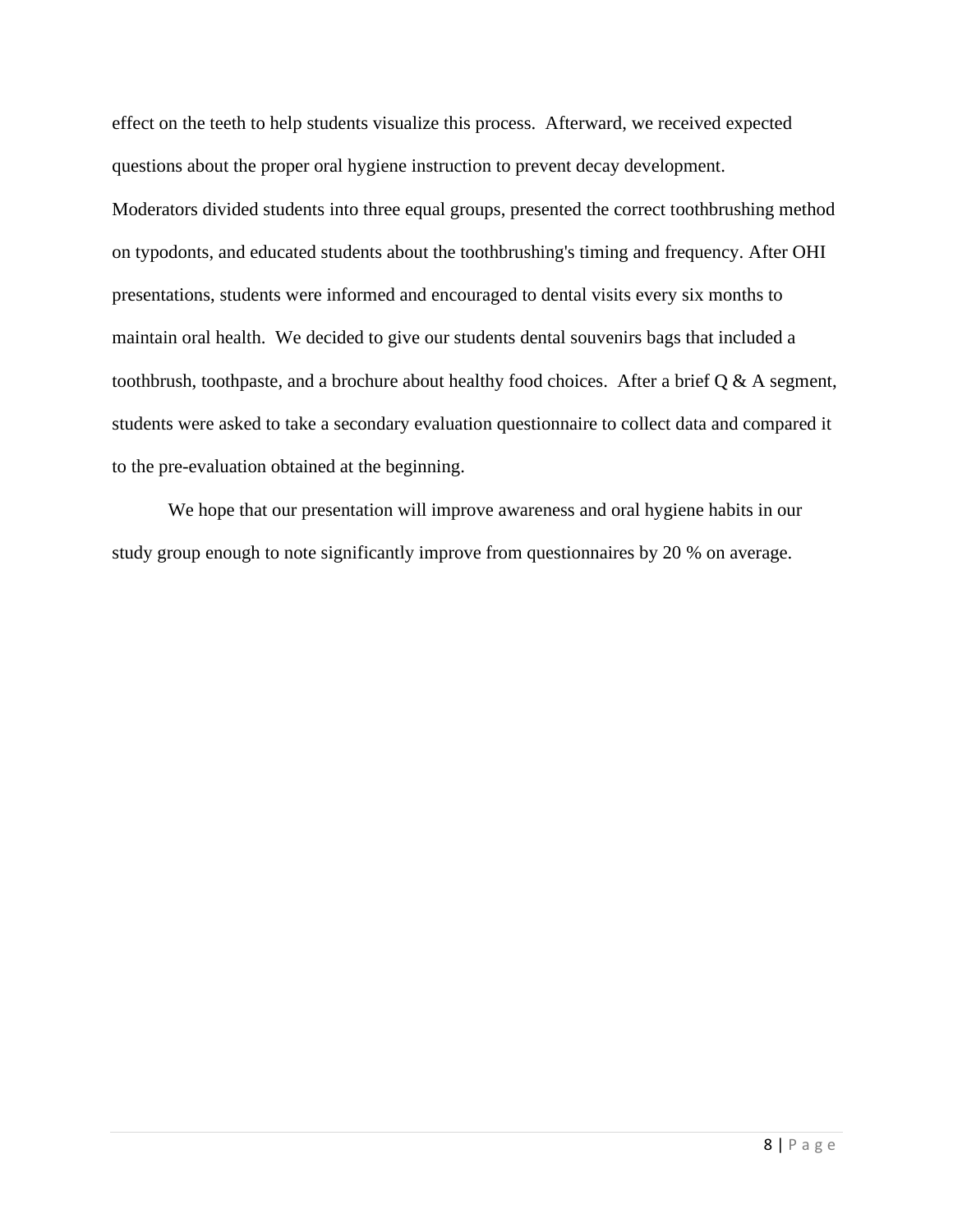#### **Evaluation**

After the target group showed up in a designed place, moderators introduced themselves as warm, welcoming, and confident. This approach and appearance made students' anxiety significantly decreasing and made them feel much more comfortable and willing to participate in the project. The results average score of the pre-evaluation questionnaire was 63.6% (30 participants). General conversation about oral cavity and dental structures significantly improved the student's participation. The majority (27 participants) of all 30 students expressed acknowledge what enamel, dentin and root of the tooth are by raising a hand. They responded with great surprise when moderators explained additional definitions like nerve, gum and cavity. After a brief Q&A section, moderators achieved their aim to get the study group on the same level of knowledge in basic dental anatomy despite different biology educational levels.

Moderators used the PowerPoint surface to present examples and questioned an audience to classify appearance as healthy or unhealthy dentition. Students very easily recognized healthy and unhealthy teeth' appearance. The conversation about food choices made the most significant impact on the study group. After showing the board with sugar amounts in sodas, most of the students were shocked about the sugar cubes number in their favorite drinks. All groups verbally agreed that drinking soft drinks is not as essential as they thought. They decided to improve their beverage choices. Students also presented acknowledge of alternative options for sweetened beverages like water. Participants responded with a shock to the images showing moderate and advanced cavities cases, edema, gingivitis, and edentulous oral cavity due to not maintaining oral health and sugar intake consequences daily. This approach achieved significant motivational success. It made all students fully engaged in the following part of the presentation about toothbrushing technique, toothpaste usage and maintain the proper frequency of tooth brushing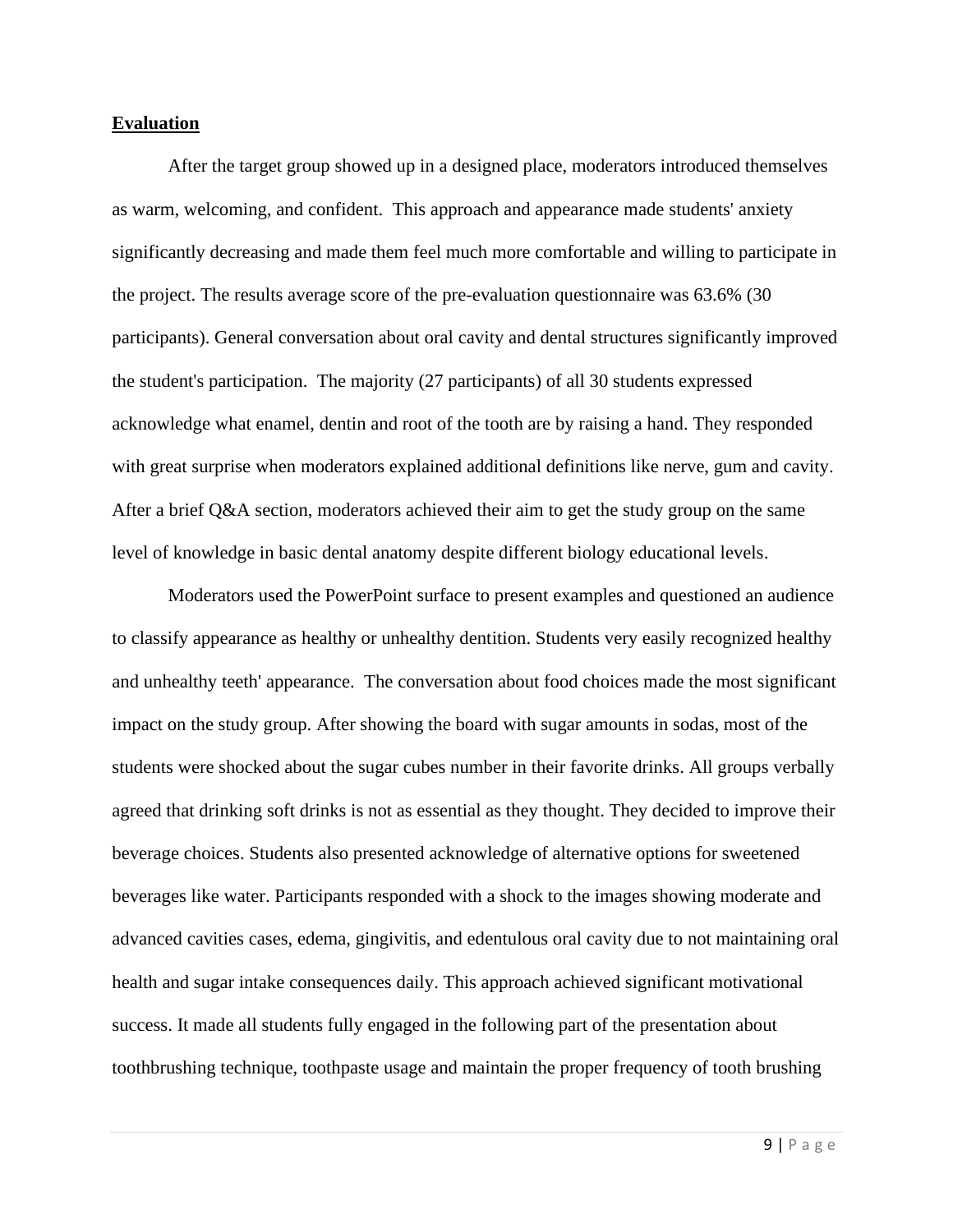and dental visits. After the OHI section, students were encouraged to ask any questions about the learning project's material. All participants were willing to take a quiz evaluating the improvement of their acknowledgment earned from a presentation. The average of the final testing was 90.9% (28) participants. Acknowledge of the study group about healthy food choices and consequences of sugary intake improved by 27.7 %. These statistics let us achieve a goal of enhancing students' knowledge about the impact of sugars on the teeth by 20 %. Unfortunately, 2 of the participants had to leave earlier; thus, we could not obtain a post-presentation questionnaire from them. After taking a quiz, all participants received a basic cleaning kit. All the participants were happy that they had a chance to renew their old toothbrushes and improve their oral hygiene habits.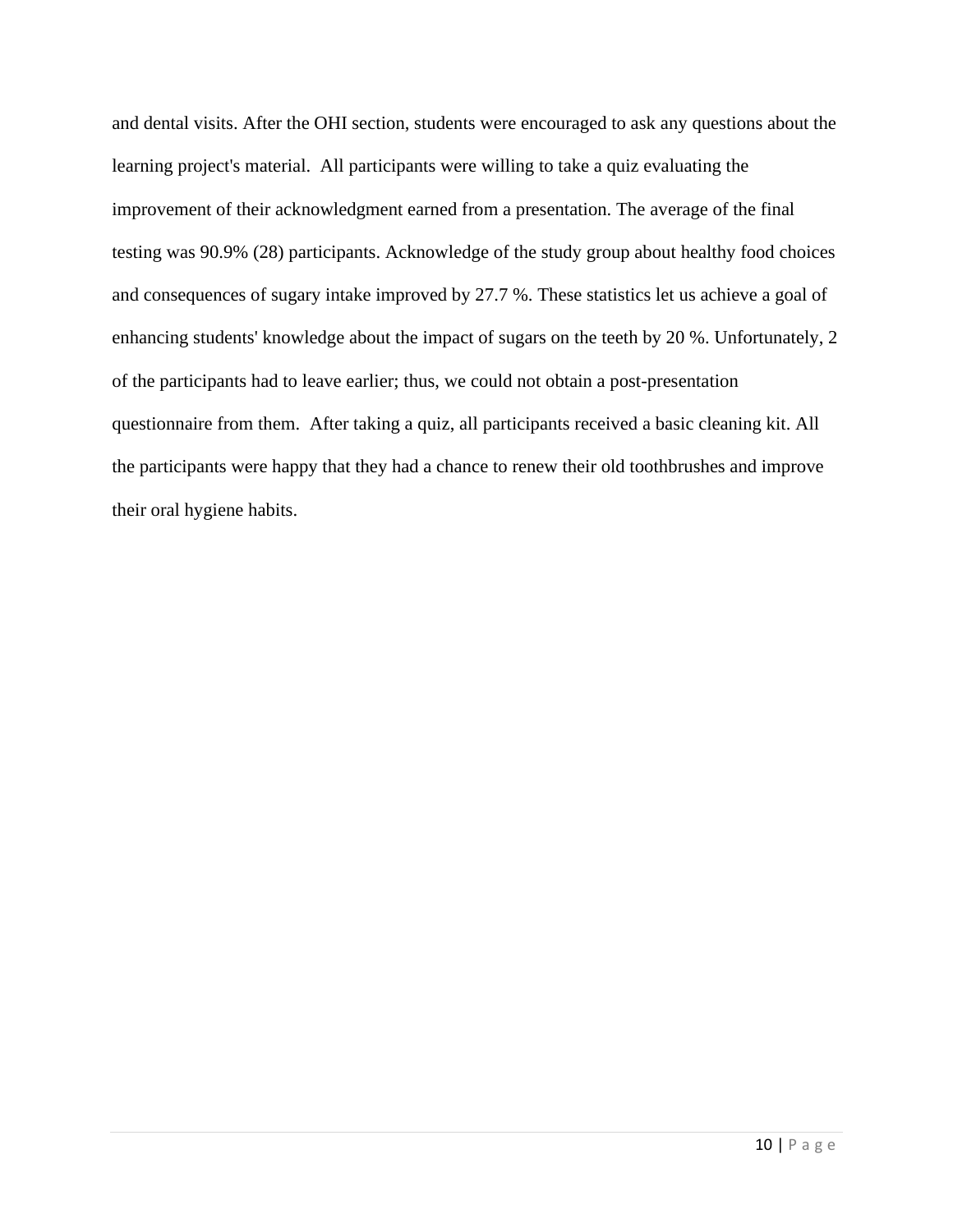#### **Conclusion**

As the dental hygiene students, it was a great experience to present and educate adolescent study groups. As we all know, the adolescent age group can be challenging when gathering their attention and cooperating in activities during the projects. Accomplishing our target in over 20 % improvement of the questionnaire's average score assured us that effort, care, and stepping out into the community can significantly improve awareness in the people who lack proper dental care in their schools or region.

As dental hygienists, we have to be aware that our adolescent patients may lack fundamental knowledge about oral hygiene care and healthy food choices. Our profession's essential aim should be assurance that children of adolescent age will be prepared to make the right food and beverage choices and maintain proper oral hygiene habits. That is preparation for the young generation to maintain their oral health and general when their health decisions will be independent.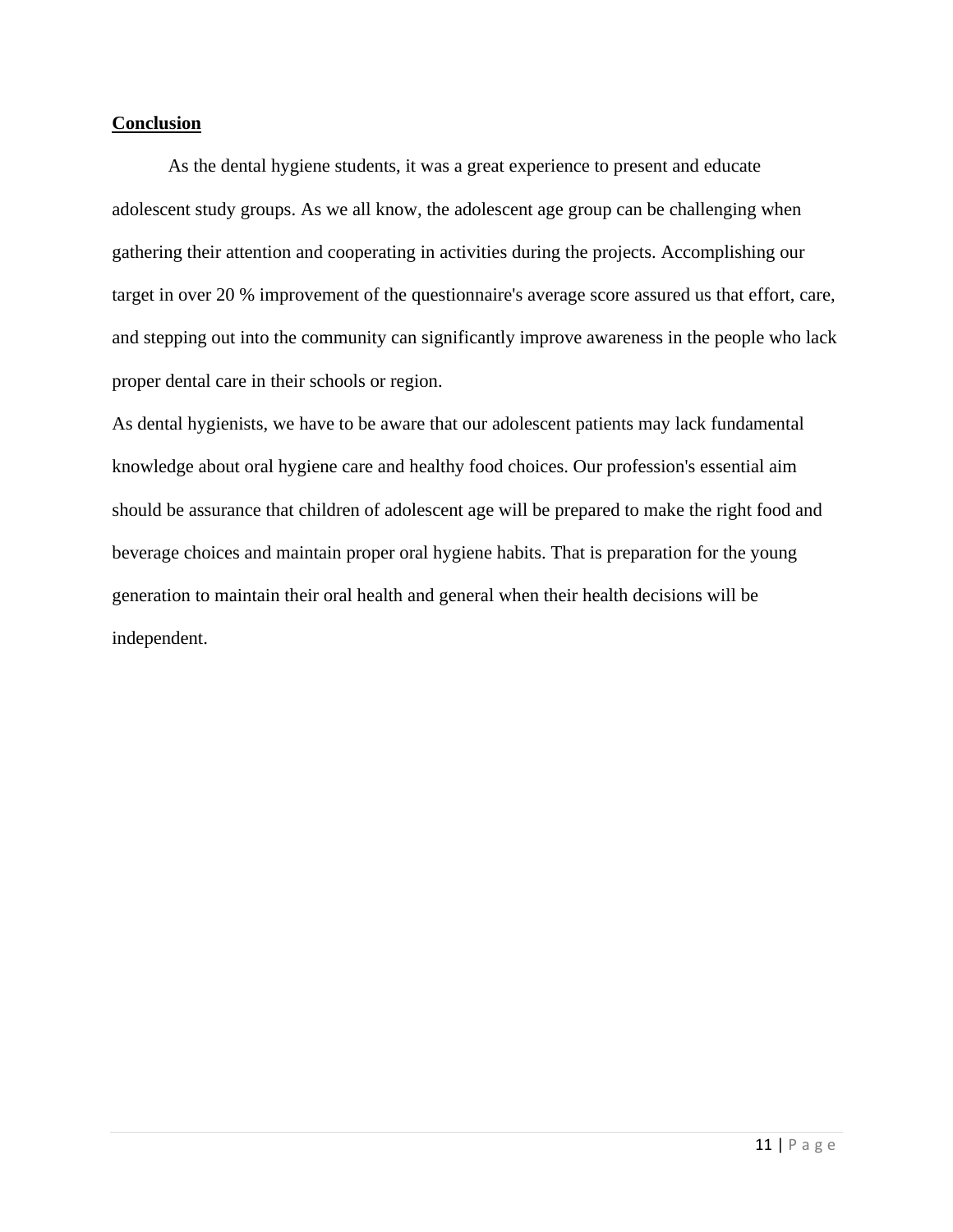### **References**

- 1. Obregón-Rodríguez N, Fernández-Riveiro P, Piñeiro-Lamas M, Smyth-Chamosa E, Montes-Martínez A, Suárez-Cunqueiro MM. Prevalence and caries-related risk factors in schoolchildren of 12- and 15-year-old: a cross-sectional study. *BMC Oral Health*. 2019;19(1):120. Published 2019 Jun 18. doi:10.1186/s12903-019-0806-5
- 2. Olczak-Kowalczyk D, Turska A, Gozdowski D, Kaczmarek U. Dental Caries Level and Sugar Consumption in 12-Year-Old Children from Poland. *Adv Clin Exp Med*. 2016;25(3):545-550. doi:10.17219/acem/61615
- 3. Peres MA, Sheiham A, Liu P, et al. Sugar Consumption and Changes in Dental Caries from Childhood to Adolescence. *J Dent Res*. 2016;95(4):388-394. doi:10.1177/0022034515625907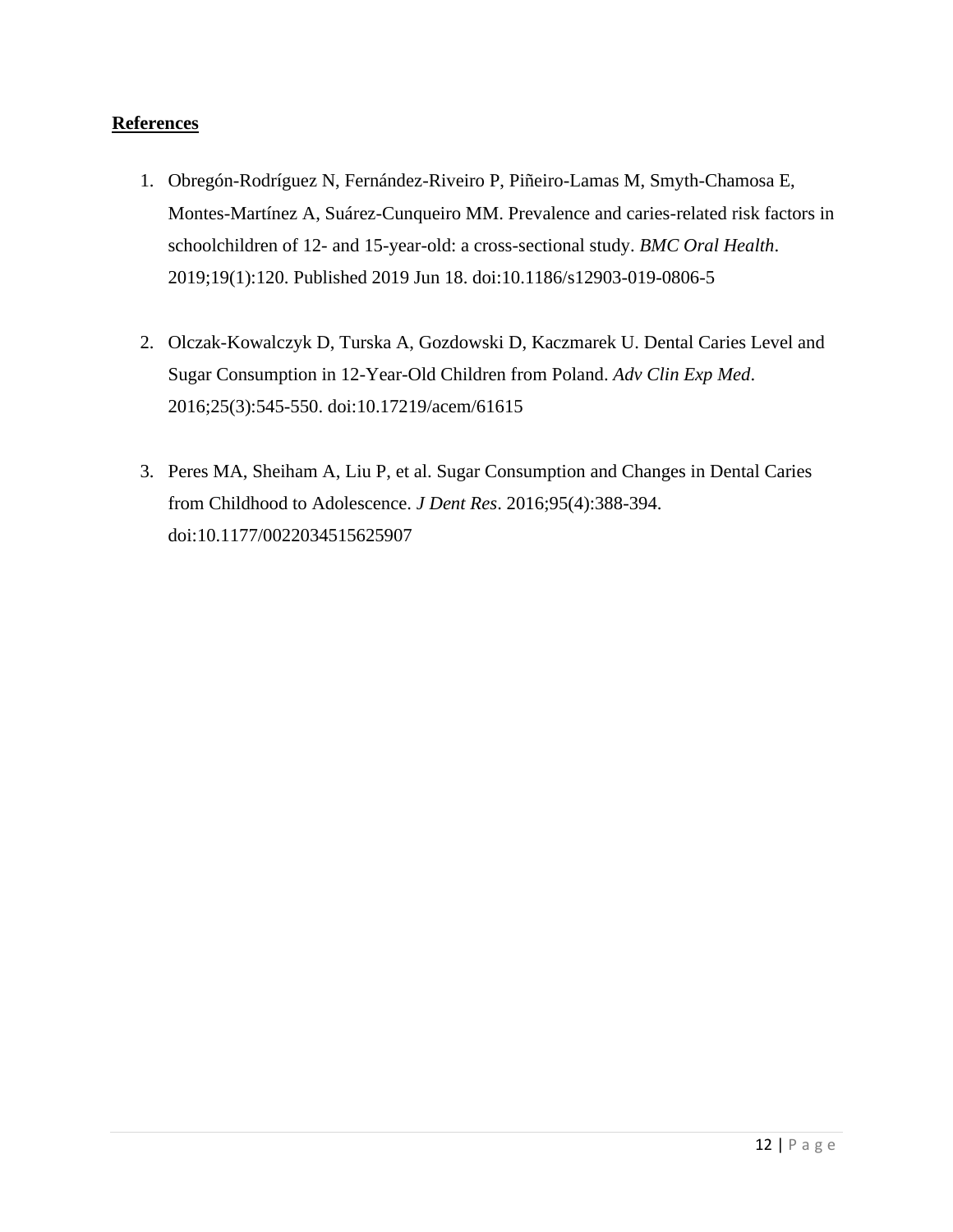## **LESSON PLAN**

| <b>Session Title</b><br>"Impact of Sugary Dietary Habits of Adolescence on Dental Health" |                                                                                                                                                                                                                                                                                                                                                                                                                                                         |                                                                                                                                                                                                                                      |                                                      |  |  |
|-------------------------------------------------------------------------------------------|---------------------------------------------------------------------------------------------------------------------------------------------------------------------------------------------------------------------------------------------------------------------------------------------------------------------------------------------------------------------------------------------------------------------------------------------------------|--------------------------------------------------------------------------------------------------------------------------------------------------------------------------------------------------------------------------------------|------------------------------------------------------|--|--|
| Objective(s)                                                                              | Participants (adolescents) will be educated on how to minimize sugar induced<br>oral diseases by:<br>Education of the basic tooth anatomy<br>$\bullet$<br>Education about cavity formation mechanism<br>$\bullet$<br>Impact of the sugar's intake on the oral health<br>$\bullet$<br>Maintain balance of their sugary diet by showing the impact of sugary<br>$\bullet$<br>foods in oral cavity.<br>Replacing sugary diet<br>$\bullet$<br>OHI education |                                                                                                                                                                                                                                      |                                                      |  |  |
| <b>Activity</b>                                                                           | <b>Time</b>                                                                                                                                                                                                                                                                                                                                                                                                                                             | <b>Tasks</b>                                                                                                                                                                                                                         | <b>Materials</b>                                     |  |  |
| <b>Introduction of</b><br>moderators                                                      | $4 \text{ min.}$                                                                                                                                                                                                                                                                                                                                                                                                                                        | Briefly introduce us to the audiences,<br>$\bullet$<br>including the role as dental hygienists                                                                                                                                       | PowerPoint<br>slide                                  |  |  |
| <b>Education</b><br>about teeth<br>structures and<br>their functions.                     | 5 min                                                                                                                                                                                                                                                                                                                                                                                                                                                   | Show colorful posters or PowerPoint<br>$\bullet$<br>pictures of simple oral cavity structures.<br>Ask participants and explain to them<br>$\bullet$<br>additional definitions related to teeth and<br>cavities.                      | Poster/on-screen<br>PowerPoint                       |  |  |
| The<br>importance of<br>having a<br>healthy mouth.                                        | 5 min                                                                                                                                                                                                                                                                                                                                                                                                                                                   | Explain how important to maintain a<br>$\bullet$<br>healthy-looking mouth.<br>Recognition of healthy clinical appearance<br>of the teeth<br>Ask the audience of what they consider a<br>$\bullet$<br>"healthy-looking" mouth to them | PowerPoint                                           |  |  |
| <b>Activity about</b><br>awareness and<br>education<br>about the right<br>foods/drinks    | 5 min                                                                                                                                                                                                                                                                                                                                                                                                                                                   | Accomplish students' participation by<br>$\bullet$<br>pointing certain foods.<br>Asking students to categorize them as<br>healthy/ unhealthy choices.<br>Explanations given right away after<br>answers.                             | Pointer                                              |  |  |
| <b>Sugar amount</b><br>in the soft<br>drinks                                              | 4 min                                                                                                                                                                                                                                                                                                                                                                                                                                                   | Visual presentation of the sweetened drinks<br>$\bullet$<br>with attached sugar cubes in their content.                                                                                                                              | Board                                                |  |  |
| <b>Sugar-induced</b><br>caries                                                            | 3 min.                                                                                                                                                                                                                                                                                                                                                                                                                                                  | Showing consequences of sugar impact our<br>٠<br>teeth<br>Presenting moderate and severe cavities,<br>$\bullet$<br>gingivitis, and dentition with erosion to<br>participants                                                         | Color pictures of<br>disease state in<br>oral cavity |  |  |